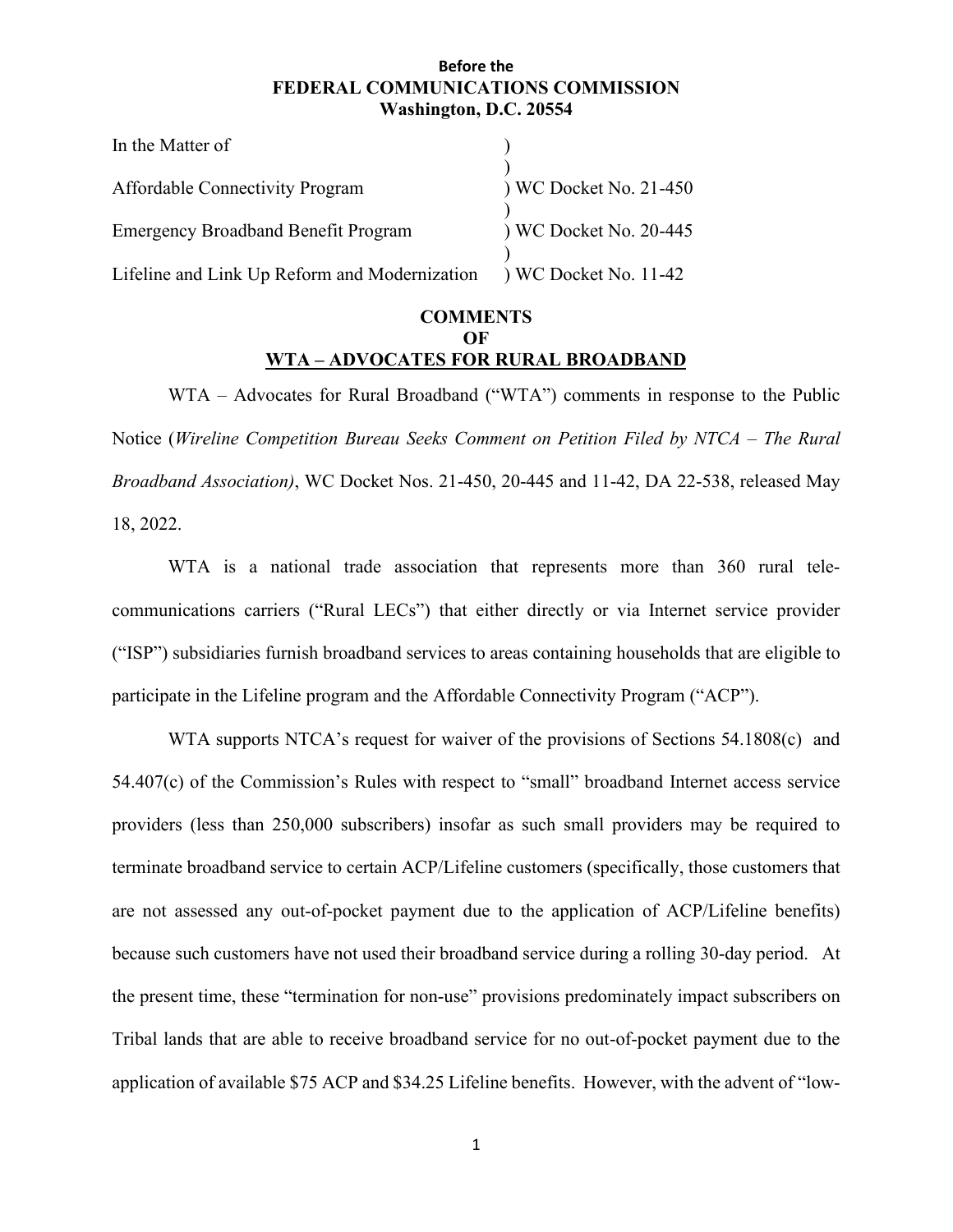cost broadband service plans" that are encouraged or required by various federal and state broadband infrastructure programs, the numbers and locations of broadband subscribers able to use their ACP/Lifeline benefits to avoid out-of-pocket payments may expand significantly beyond the class of subscribers residing on Tribal lands.

#### **Waiver of the Termination for Non-Use Provisions for Small Broadband Service Providers Will Serve the Public Interest**

Section 1.3 of the Rules permits regulations to be waived for good cause shown. The Commission may exercise its discretion to waive its rules where the particular facts make strict compliance inconsistent with the public interest. Northeast Cellular Telephone Co. v. FCC, 897 F.2d 1164, 1166 (D.C. Cir. 1990). In addition, the Commission may take into account considerations of hardship, equity, and the effective implementation of public policy on an individual basis. WAIT Radio v. FCC, 418 F.2d 1153, 1159 (D.C. Cir. 1969), *cert. denied*, 409 U.S. 1027 (1972).

Good cause exists for the proposed waiver of Sections 54.1808(c) and 54.407(c) with respect to small broadband service providers because: (1) the termination for non-use provisions are not as necessary or effective for fixed broadband services as they were for the low-cost cellular voice service abuses which they were devised to address; (2) the provisions require expensive monitoring equipment or personnel resources that are unduly burdensome for small service providers and that penalize and/or discourage them for participating in the ACP and Lifeline programs; and (3) the provisions are much more likely to harm the very low-income subscribers that the ACP and Lifeline programs are intended to help rather than to reduce waste, fraud and abuse.

#### **The Incentives and Profits for Enrolling Non-User "Phantom" Customers Are Far Less for Broadband Services Than Low-Cost Cellular Voice Services**

It is WTA's understanding that the Lifeline "termination for non-use for 30 days" provisions were adopted primarily because some unscrupulous entities were signing up Lifeline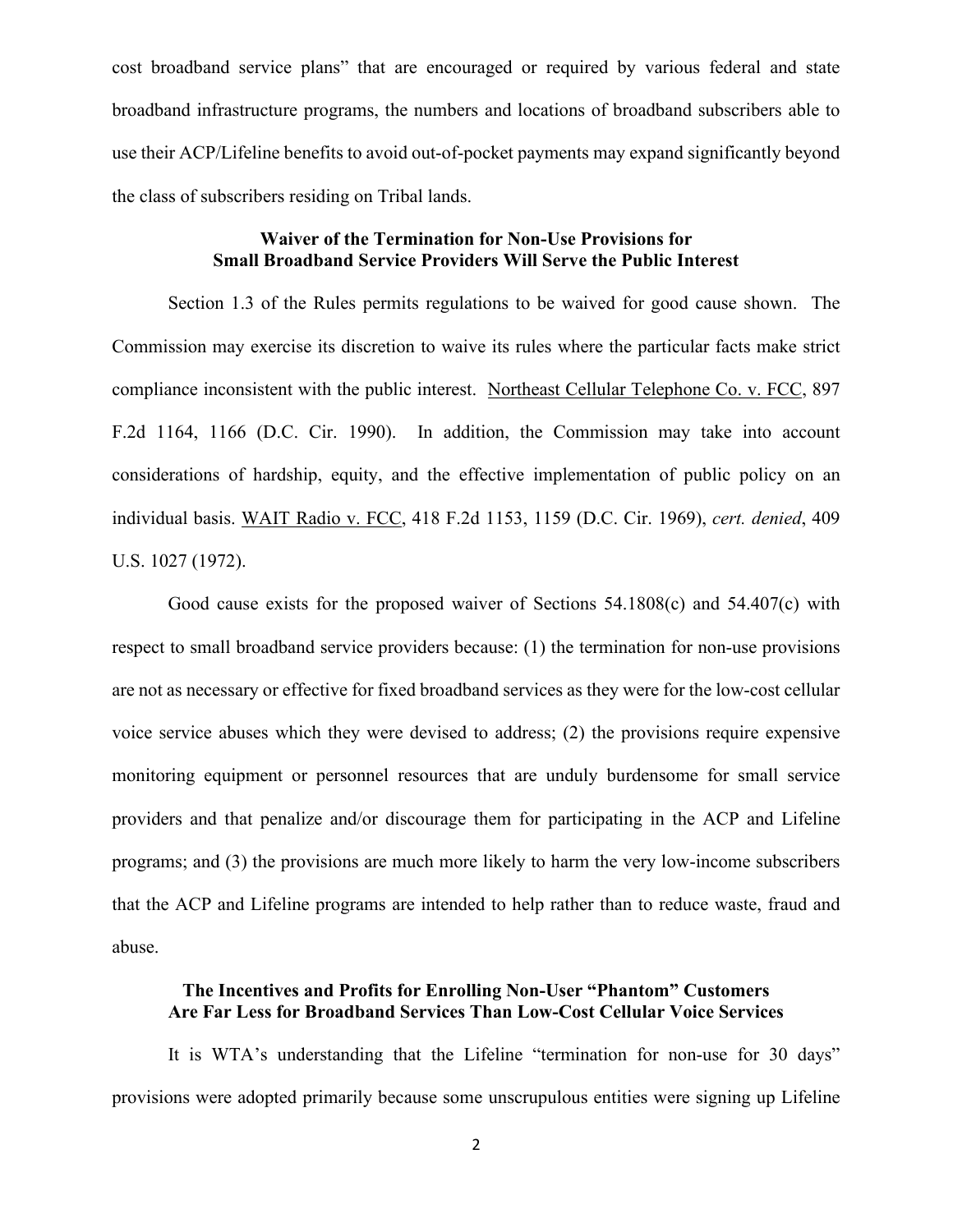voice customers for low-cost "burner" cellphones that had relatively short service lives (due to limited battery life or minutes of use), and then claiming the Lifeline benefits for such customers long after their cellphones stopped working. In stark contrast, broadband service providers cannot sign up ACP/Lifeline customers simply by handing out cheap cellphones at a kiosk, parking lot or community event. Rather, often a fixed wireline or wireless broadband service provider has to invest significant time and expense to send a technician and truck to a new ACP/Lifeline broadband customer's home to install at least a network interconnection device ("NID") and to hook it up with modems, WiFi routers and other equipment that the service provider or customer needs to acquire and use.<sup>[1](#page-2-0)</sup> And the ACP/Lifeline customers themselves must purchase, maintain and replace their own desktop computers, laptops, tablets and other devices, or in the alternative pay at least \$10-to-\$50 dollars out of their own pockets if they purchase certain connecting devices from a service provider.

The point here is that both broadband service providers and their ACP/Lifeline customers must make substantial time and equipment investments in order to establish the supported broadband services. These investments are far greater than those of the low-cost cellular voice service entities whose gaming strategies the "termination for non-use" rules were intended to deter. In light of these much larger broadband investments, there is virtually no incentive on the part of the service provider or the ACP/Lifeline customer to generate "phantom customers" that are carried on the service provider's books as "customers" for ACP/Lifeline reimbursement purposes but no longer actually use the broadband service. Hence, the termination for non-use rules adopted to curb Lifeline voice service abuses are neither relevant nor necessary to address the significantly different circumstances of ACP/Lifeline broadband service.

<span id="page-2-0"></span><sup>&</sup>lt;sup>1</sup> In some cases, a fixed wireline provider will need to install a new line from its trunk network to the customer location.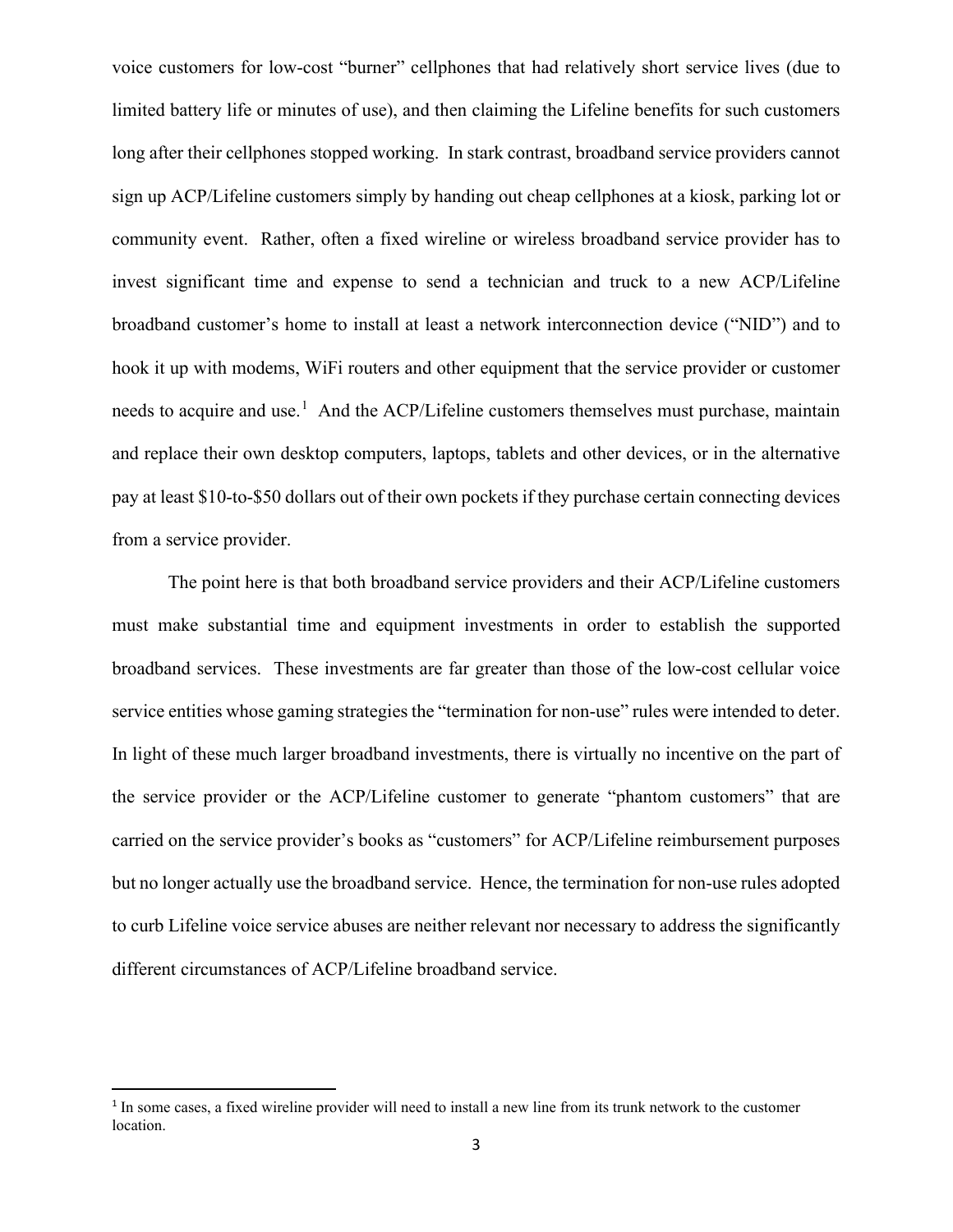#### **The Costs of Monitoring ACP/Lifeline Non-Use Are Unduly Burdensome For Small Service Providers and Discourage Participation in the Programs**

Small broadband service providers typically do not have automated systems that can monitor the usage of individual customers. Rather, most require their employees to manually check and verify usage. However, whatever technology or methodology is used, the monitoring of ACP/Lifeline customer usage on a rolling 30-day basis is expensive for small service providers on a per-customer basis, and discourages small provider participation in the programs.

Automated systems may be available, or may soon become available, that would permit the monitoring of individual ACP/Lifeline broadband customer usage on a daily basis in order to determine whether and when continuous days of non-usage require warnings or termination. However, such automated systems are generally very expensive – on both an overall per-customer basis and especially on a per-ACP/Lifeline customer basis – for WTA members and other small broadband service providers to acquire, maintain and operate. In most current circumstances, the affected small broadband service providers are already struggling to meet the substantial costs and other burdens that are necessary to extend and upgrade their broadband networks on Tribal lands, and do not have the resources necessary to invest in expensive automated broadband usage monitoring systems.

It is WTA's understanding that most of its affected members will monitor ACP/Lifeline broadband usage on a largely manual basis if and when the subject "termination for non-use" rules become fully applicable. In at least some cases, service providers will need to purchase compatible modems (such as the ADTRAN Smart R6 modem) and send their technicians and trucks to ACP/Lifeline customer homes to install them. Then, on an ongoing basis, the service provider will need: (a) to have its customer service staff maintain a current list of ACP/Lifeline broadband customers: (b) to have its technical staff monitor each ACP/Lifeline customer on a daily basis (including Saturdays and Sundays on an overtime basis) to determine whether or not there was usage during a day and to keep a running count of consecutive non-usage days for each customer;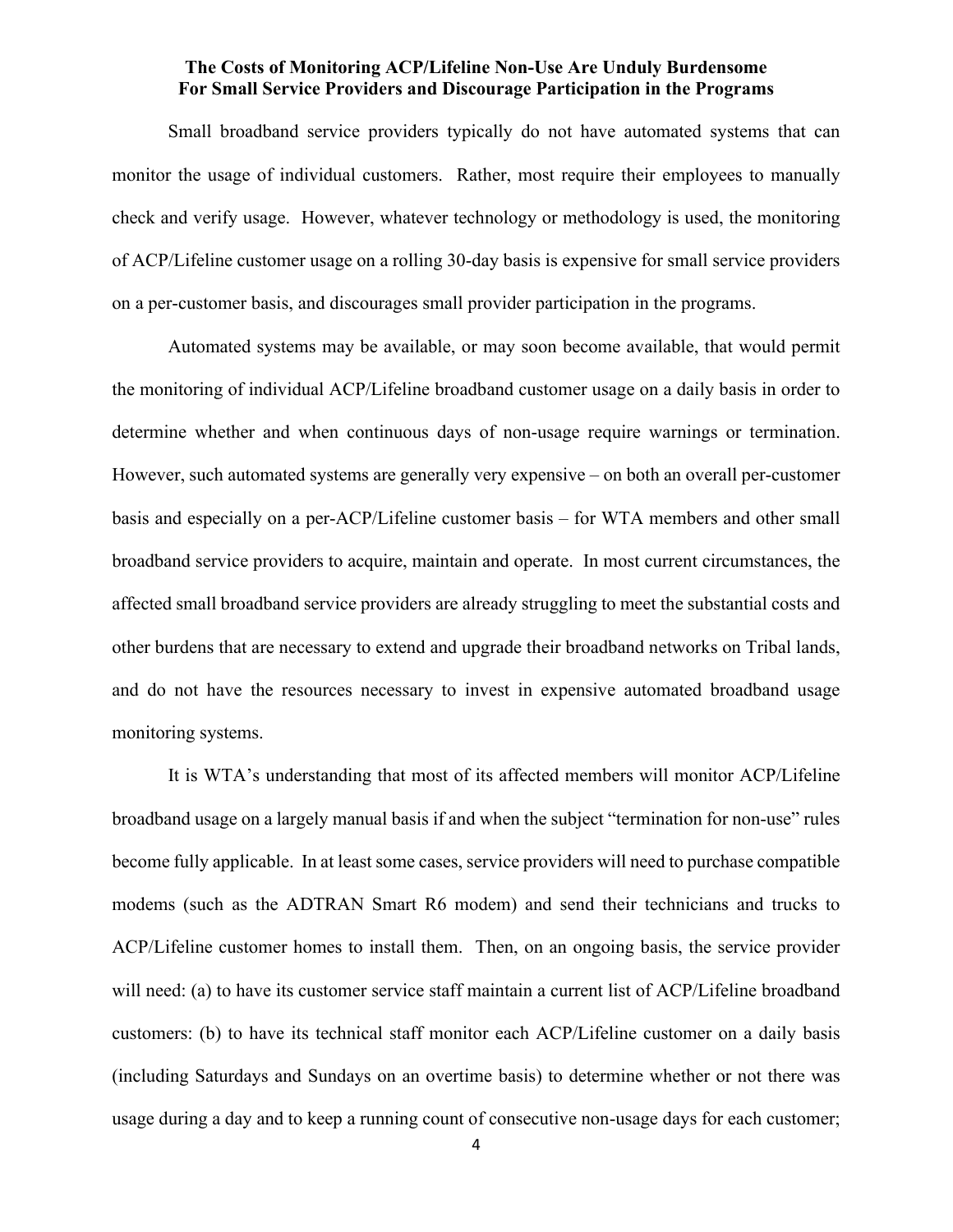and (c) where necessary, to have its customer service staff prepare and send warning notices and to have its technical staff make service terminations. Customer service staffs will also have the burdens of dealing with ACP/Lifeline customers surprised and angered by service terminations, and of assisting terminated customers to re-apply for ACP/Lifeline broadband service and benefits.

At this time, participation in the ACP/Lifeline broadband program is essentially a public service. WTA members and other small service providers do not expect, and are not likely to generate, significant profits from it. Imposition of substantial and expensive usage monitoring burdens penalizes small providers that are participating in the ACP/Lifeline broadband programs for their efforts to increase broadband adoption among their lower-income neighbors, and discourages other small entities from agreeing to voluntarily participate in the ACP/Lifeline program.

# **The Termination for Non-Use Rules Harm the Very Customers That the ACP/Lifeline Broadband Programs Are Intended to Assist**

Whereas the cellphone voice services originally targeted by the "termination for non-use" rules can be taken and used anywhere, fixed wireline and wireless broadband services are predominately used on a much more stationary basis in ACP/Lifeline customer homes. Hence, the extension of the "termination for non-use" rules from mobile voice to fixed broadband services creates significant dangers that ACP/Lifeline customers will unexpectedly lose broadband service that they need and rely upon because they were away from their homes for extended periods.

For example, customers can be hospitalized or treated in extended health care facilities for weeks or months and then return home to find that the broadband services that they need to stay in touch with their healthcare providers and others have been terminated for non-use while they were away and unable to respond to service provider notices. Likewise, customers can be away from home for extended periods to help sick relatives or friends or to assist with newborn babies, and come home to find that the ACP/Lifeline broadband services needed to maintain continuing contact with these relatives and friends have been terminated for non-use while they were gone.